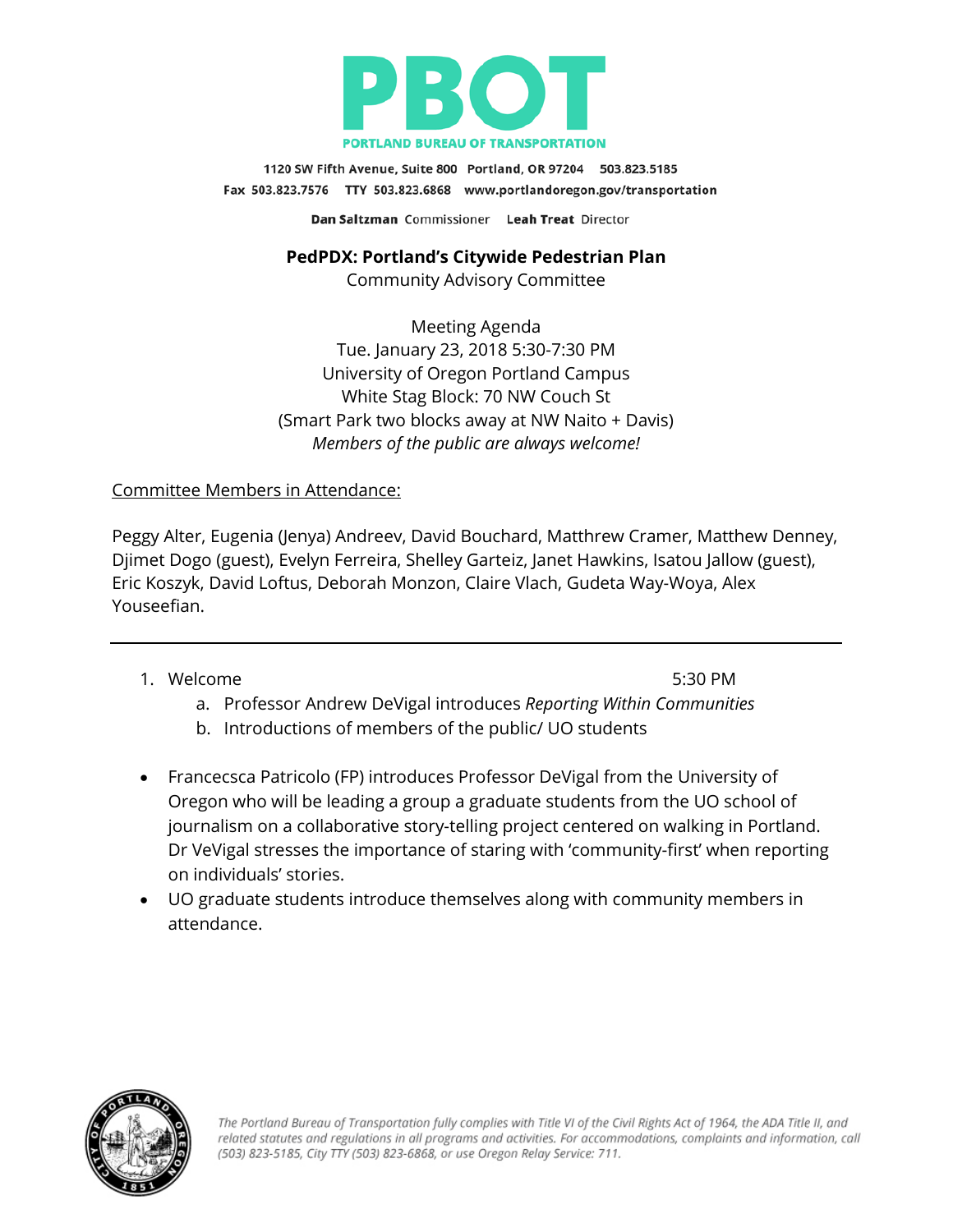- 2. Walking stories + Commissioner remarks (CAC + invited guests) 5:35-6:30 PM
	- a. Why do you care about walking?
	- b. What do you experience walking where/ how you walk/ as who you are?
	- c. What are your hopes for Portland as a great walking city?
- FP asks the CAC + Commissioner Saltzman to share with the group about why they care about walking, how they experience walking in the city, and to share their hopes for Portland as a walking city. Aynonymized repsonses are paraphrased/summarized below:
	- o **Comment:** "I'm here because it's the city I'm from, a city I care about" wants to make Portland more accessible for pedestrians and a more pedestrian friendly city overall. States that he is happy to be in attendance and share his voice and opinion
	- o **Comment:** Shares that she is originally from New York and doesn't own a car. Highlights that walking is good for physical and mental health. Points out that alternatives to walking are not practical or pleasant for everyone. Goals are to enhance livability, environment equality, and address safety concerns for vulnerable users (children – especially the young).
	- o **Comment:** "Walking is important because it gives people a choice more options are better. Makes cities more pleasant in general if they're made better for people who walk."
	- o **Comment:** Share that he walks everywhere (to work and other destinations downtown). Notes that sidewalk surfaces really impact accessibility, and would like to see the types and quality of infrastructure we have downtown expanded to other neighborhoods.
	- o **Comment:** "Walking is a basic human right." Notes that there is a 'huge difference between downtown and East Portland in terms of walking." She is originally from Russia, where most people didn't own cars. Shares that she grew up walking around (it was the normal way to get around). Joined CAC to address gaps in infrastructure – really interested to see what can happen.
	- o **Comment:** I use various methods of transportation sidewalks, bike, river. Nots that she has witnessed many changes on N Williams, but is not sure if they were in the 'right direction'. Mentions that safety is key to livability. Brings up the need to address issues related to business/sidewalk relations, gives example of café tables on sidewalks.
	- o **Comment:** Notes that he just moved back to Portland from Washington DC and joined the CAC because he cares about public policy and making walking more enjoyable and safer – especially for people with children. Notes that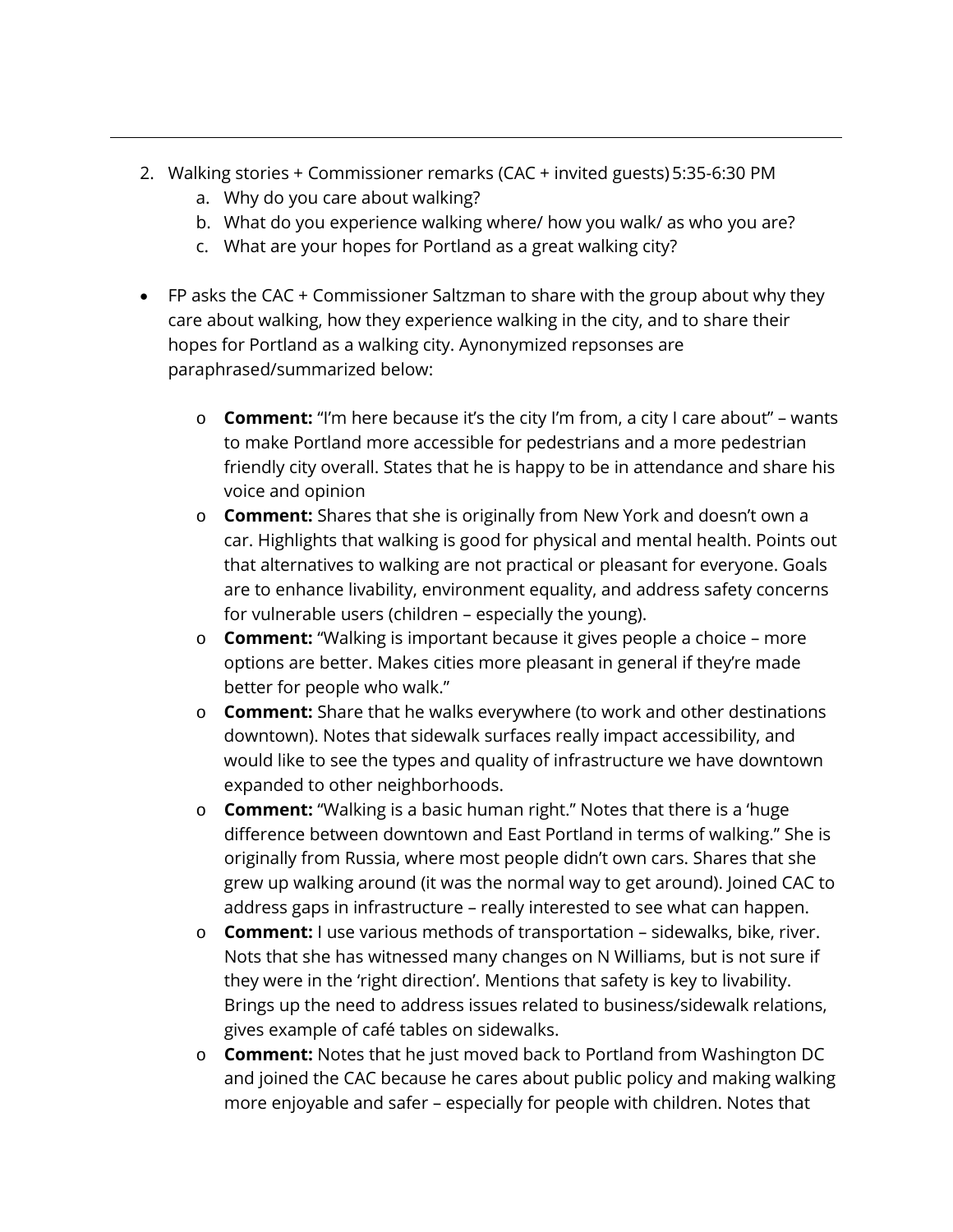walking is important for environmental and health reasons. Suggests the need for more overhangs so people don't get wet and to address cleanliness and safety (especially on bike trails and off-street paths). Mentions concerns about IV drugs and needles on walking paths - importance that people feel safe to walk.

- o **Comment:** Everyday walks and takes transit to work. Passionate about pedestrian safety (mentions drivers not complying with flashers, etc.) – Safety is a major concern – cites lots of pedestrian deaths and injuries on city streets. Shares concerns about youth, those with mobility issues, and older adults. Chair of neighborhood association – lack a built environment that provides for safe sidewalks and walking (in SW Portland). Concerns about equity – how to invest equitably and accessibility. Passionate about making (and funding) plans.
- o **Comment:** States that her job is to be the technical support and leverage the stories that the team is sharing. "I have a two-year-old and a four-year-old, and safety is a major concern". Children can experience cities on their own. Recently moved to Portland and notes the demand for housing in neighborhoods with access to retail and high levels of walkability. As a transportation planner, recognizes and appreciates the fabulous work that Portland has already done. Expand walkability to all of Portland.
- o **Comment:** Moved to Portland from Houston, TX. "I couldn't afford to keep my car when I moved here, doing so completely changed my life – an opportunity to learn about Portland and what it means to be a 'citizen' of the city. Couldn't imagine going back to my previous life. Improved my health and mood – I have just loved it. Part of my desire to be on this committee is to help people have the experience that I did."
- o **Comment:** Fondest memories of my childhood are walking, we have a public health crisis on our hands. Believes in Portland and our ability to come up with creative ideas and solutions. Wants to expand walkability to other parts of the city.
- o **Comment:** Wants to expand walkability to immigrant and refugee communities who walk by necessity rather than by choice.
- o **Comment:** Walking is the answer to health issues and environmental issues as well as social isolation/fragmentation. Lived all over Portland in walkable areas – now lives in Mt Tabor (no sidewalks, etc.). Concerns about personal safety while walking – "Safety is a really big issue."
- o **Comment:** "We all walk for different reasons (health, social, etc.) Sometimes walking is not a choice – when this happens, it needs to be safe." Notes sidewalk gaps, sidewalks on one side of the street and not others. Concerns about the safety of families walking with kids.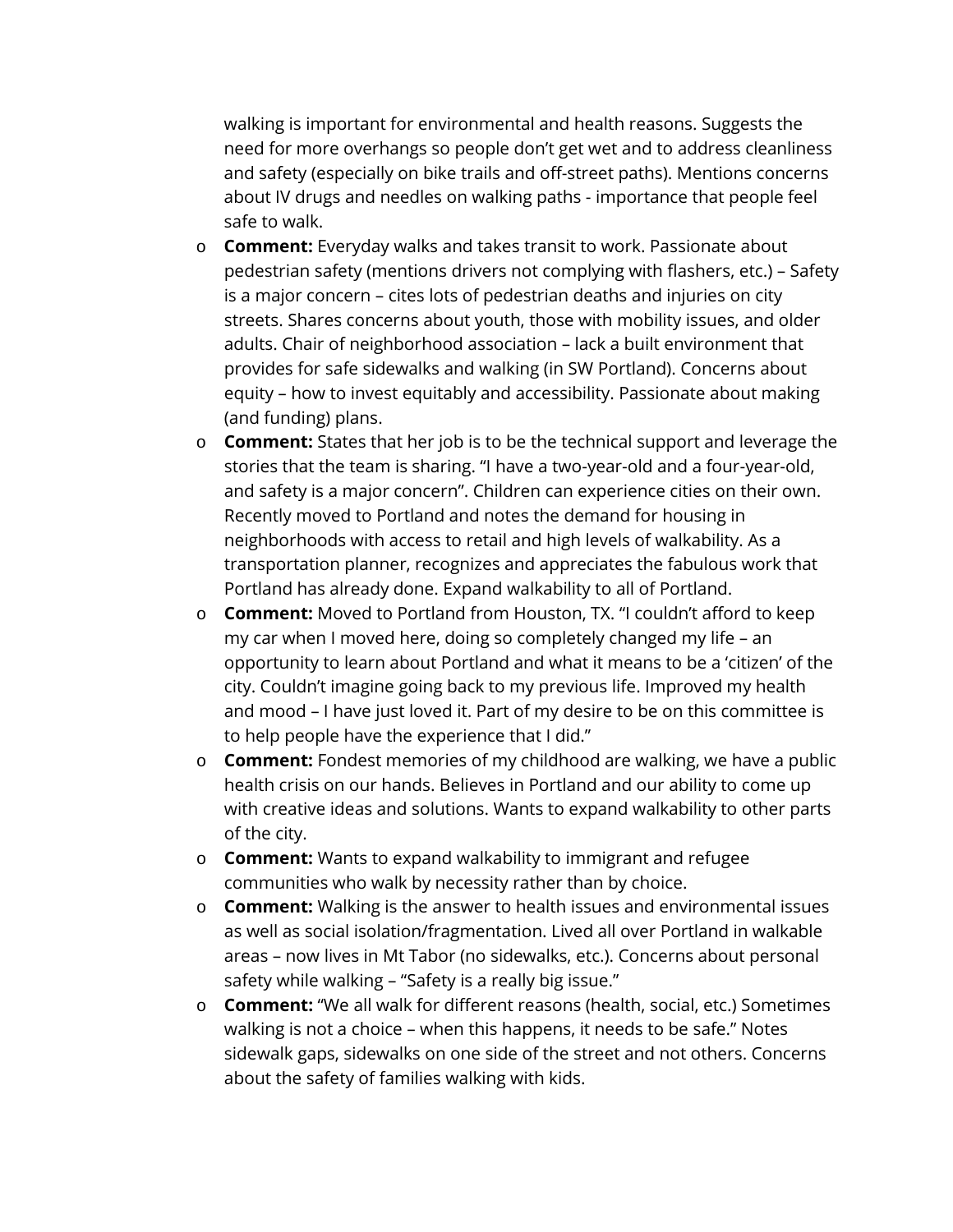- o **Comment:** "Sometimes I drive to Oregon City in order to walk (because I feel it's safe there). When I walk, people stop to talk, smile, chat. I see walking bringing people closer – very important side of walking." Walks for health reasons to stay in good shape. Notes the issue of sidewalk gaps – most refugees are going to East Portland and they need to be able to walk to grocery (not used to taking public transit, etc.) – How to help people who want to be part of the community, but are scared to walk?
- o **Comment:** Shares that wife was hit by a cyclist on Tillikum Crossing. Shares that ignorance and inconsiderate behavior are split across all modes (walk, bike, car). Concerns are centered on the legal/educational picture so that people can great around across all these modes.
- o **Comment:** Speaking on behalf of OPAL's views and some members of the blind community. "I chose downtown because I realized how bad the infrastructure is in many part of the city outside of downtown. A lot of the problems we have due to cars – the dominance of that mode share causes so many problems. I have never been hit by a car but have walked in a lot of dangerous areas. There are a lot of things we can do that don't cost a lot of money and would make our streets much safer."
- o **Comment:** "I think in being as inclusive as possible, it's important to thank drivers as well when they stop for you."
- o **Comment (Commissioner Saltzman):** Shares excitement about the creation of the Pedestrian Plan so the city can guide investments and identify priorities. Makes a connection to achieving Vision Zero goals – notes that some motorists are clueless about pedestrians (crossings, etc.). "I live in an area with great sidewalks, I recognize that there are parts of the city that are not. I'm excited that you'll be bringing this plan to Council."

## **3. PedPDX Vision, goals, and objectives 6:30-6:55 PM**

- **a. Feedback on draft**
- **b. Feedback on vision alternatives**

FP provides a quick recap of previous meeting where the task centered on developing a PedPDX Vision. She reminded the group how the activity was structured (*What should Portland (Do, Have, Be...) to be a great walking city?)* and described the process by which feedback was used by a technical advisory committee to develop a vision to share for feedback by the CAC. The proposed vision statements were each intended to reflect the goals and themes, which emerged from CAC comments and input.

The three proposed vision statements shared were: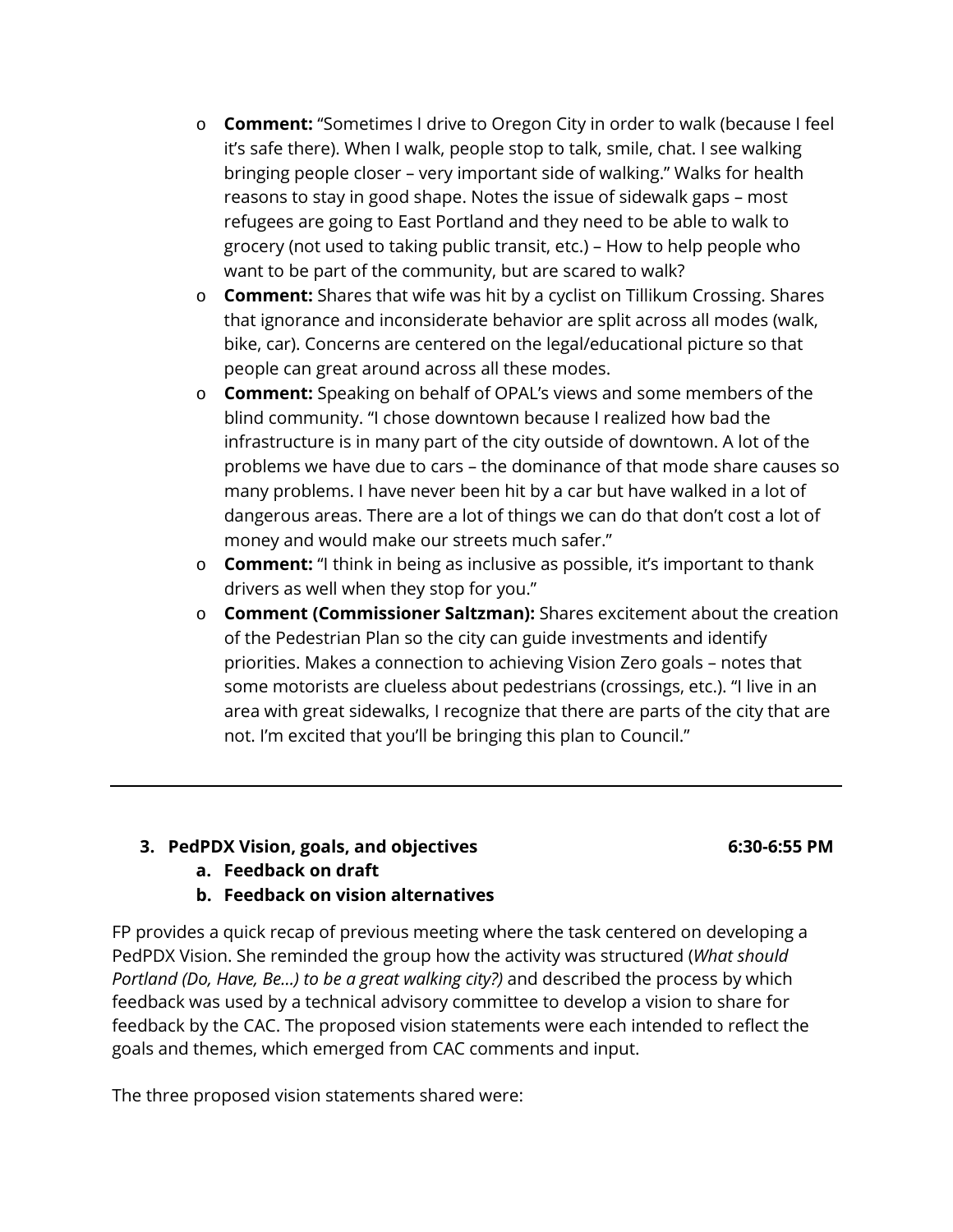- 1) Portland is a great walking city
- 2) No matter who you are or where you live, Portlanders can walk to meet their daily needs
- 3) Portlanders walk because its safe, fun, and convenient for everyone, anywhere.

FP provided a quick overview of each theme (Safe & Secure; Equitable & Inclusive; Comfortable & Inviting; Healthy People and Environment) and how they related to associated goals and objectives.

**Question:** Which of these vision statements would you change, support, alter, etc.? Our goal is to be innovative.

- **Comment**: It would be great to make the vision statements more aspirational/elevated. Vision statement should orient us to our goal for the future. Stronger language. "Portland is a great walking city" is not that creative, aspirational.
- **Comment:** Language should be more prescriptive (i.e. Portland shall be…).
- **Comment:** Changing the word "is" to "will be" is more of a call to action (*referring to first vision option)*. "Will be" gives you hope and outlines a commitment.
- **Comment:** Infuse 'action verbs' into the vision statement to make it clear that we're doing something.
- **Comment:** Vision statement needs to provide a sense of urgency/clarity. For instance, 'what is a walking city?' The vision statement should make it clear what it means – more specific, urgency, proactive.
- **Comment:** In the category of 'comfortable/inviting': Should read: "advance alternative street designs informed by community priorities". Maybe 'cost effectiveness' a secondary priority.
- **Comment:** (*builds off previous comment)* Where you can't put in the 'world class sidewalk' –what you can build to meet the walking needs, etc.
- **Comment:** (*seconds the need for strong language*) We need to be moving on solutions as quickly and urgently as possible.
- **Comment:** Should we include a timeframe so that we know when we need to meet our goal by? Timeline helps us know how long it takes/should take to meet our goal. Concern about future/present tense
- **Response:** There is a '20-year timeline for PedPDX. Vision statements are future tense – makes us reconsider our use of a vision/mission statement.
- **Comment:** Cost effectiveness rubbed me the wrong way, but there is a place for this somewhere.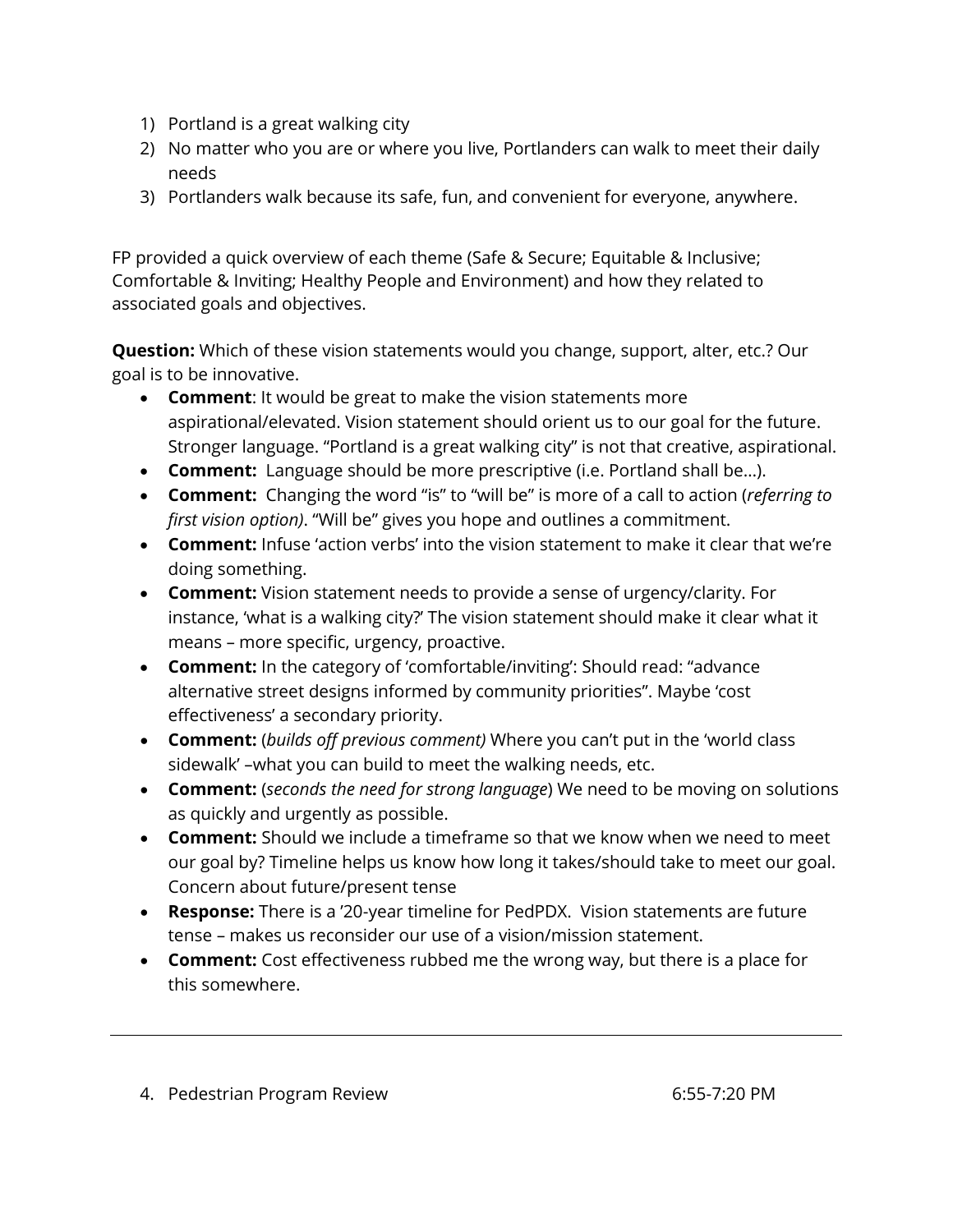Taylor Phillips (TP) explains the relationship between the Transportation System Plan, and pedestrian planning projects (241 of 417 transportation system plan projects include some pedestrian element).

- **Question:** Is the funding for these projects related to a specific bond measure, etc.?
- **Response:** the list is not funded, but rather the way the goals of the TSP/Comp Plan are realized.

TP introduces the pedestrian network completion program.

- **Question:** Who updates it [the project list]?
- **Response:** PBOT does, based on the Pedestrian Plan.
- **Question:** Can you speak to the turnaround time for ADA/Curb Ramp requests?
- **Response:** Prioritize when reported by or on behalf of a person with disability.
- **Response:** Program has limited resources, we only approve when submitted by or on behalf of someone with a disability. When we get requests from other individuals, we log them, but reserve funding for ADA mobility/access.
- **Question:** How often do property owners install sidewalks using LID?
- **Response:** A few a year. Mostly on major streets.
- **Comment:** We should think of alternative funding sources for sidewalk repair in neighborhoods that are not so well resourced.
- **Comment:** This system of requiring homeowners to install/maintain sidewalks is almost in direct opposition to what we're trying to do with this plan.
- **Response:** I actually disagree, I think this is a really important tool for us. The piece of city code that requires homeowners to build sidewalks is how we've gotten so much built. As a city agency, it allows us to prioritize public dollars to areas that are less likely to receive public funding.
- **Question:** I know there were parts of the city that did their own improvements without the city being involved. If it's so much cheaper to do it this way, are there ways to do without using city employees? – but with some guidance, perhaps.
- **Response:** We can talk about this, perhaps at a later date.